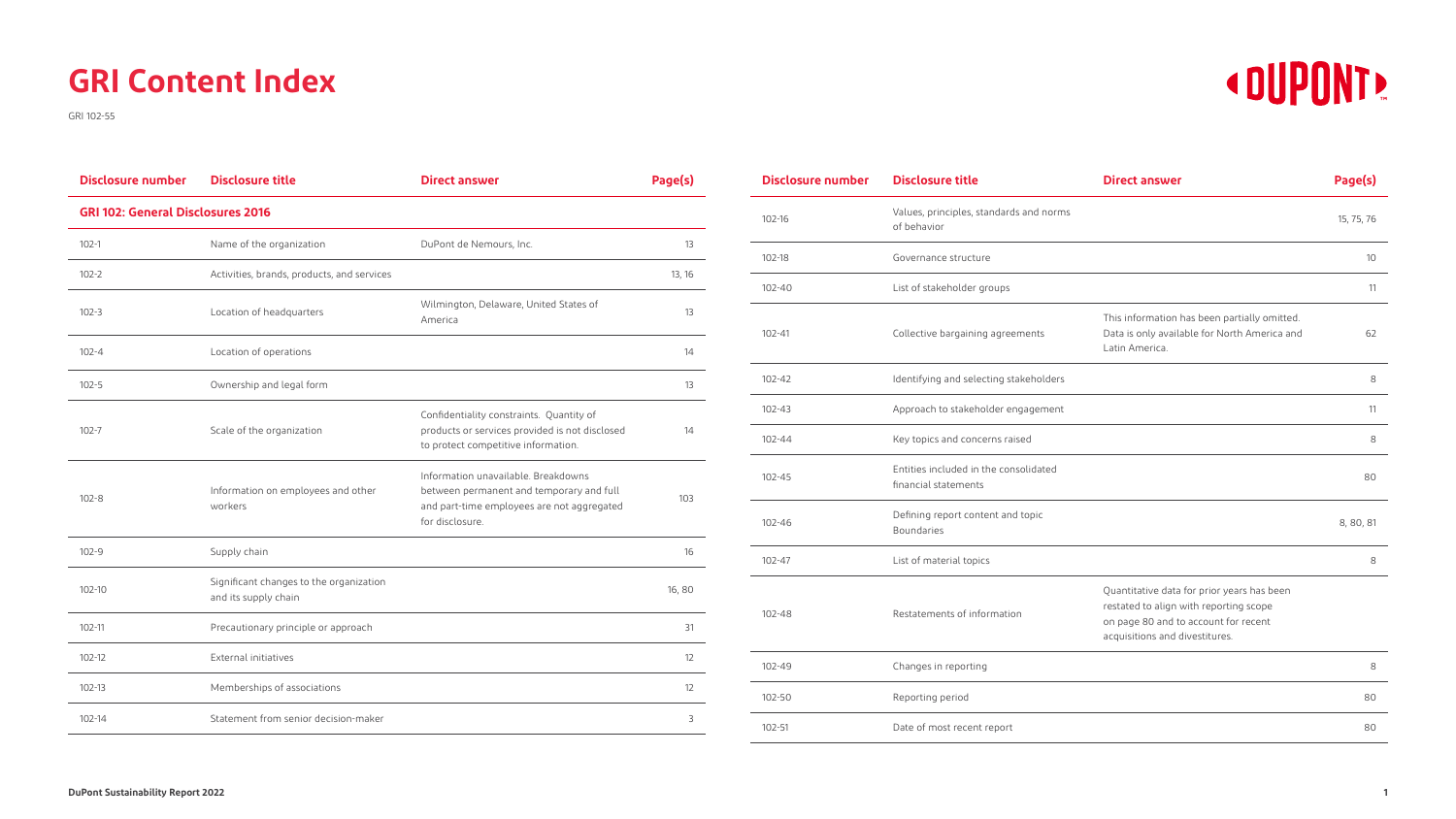| <b>Disclosure number</b>      | <b>Disclosure title</b>                                     | <b>Direct answer</b> | Page(s) |
|-------------------------------|-------------------------------------------------------------|----------------------|---------|
| 102-52                        | Reporting cycle                                             |                      | 80      |
| 102-53                        | Contact point for questions regarding the<br>report         |                      | 81      |
| 102-54                        | Claims of reporting in accordance with<br>the GRI Standards |                      | 80      |
| $102 - 55$                    | GRI content index                                           |                      | 83      |
| 102-56                        | External assurance                                          |                      | 81      |
| <b>GRI 300: Environmental</b> |                                                             |                      |         |
| GRI 301: Materials 2016       |                                                             |                      |         |
| $103-1$                       | Explanation of the material topic and its<br>Boundary       |                      | 26      |
| $103 - 2$                     | The management approach and its<br>components               |                      | 26      |
| $103 - 3$                     | Evaluation of the management approach                       |                      | 26      |
| $301-3$                       | Reclaimed products and their packaging<br>materials         |                      | 27      |
| <b>GRI 302: Energy 2016</b>   |                                                             |                      |         |
| $103-1$                       | Explanation of the material topic and its<br>Boundary       |                      | 36      |
| $103 - 2$                     | The management approach and its<br>components               |                      | 36      |
| $103 - 3$                     | Evaluation of the management approach                       |                      | 36      |
| $302-1$                       | Energy consumption within the<br>organization               |                      | 97      |
| $302 - 3$                     | Energy intensity                                            |                      | 101     |

| <b>Disclosure number</b>                 | <b>Disclosure title</b>                                       | <b>Direct answer</b>                                                                                                                               | Page(s) |
|------------------------------------------|---------------------------------------------------------------|----------------------------------------------------------------------------------------------------------------------------------------------------|---------|
| $302 - 4$                                | Reduction of energy consumption                               |                                                                                                                                                    | 39      |
| $302 - 5$                                | Reductions in energy requirements of<br>products and services |                                                                                                                                                    | 43      |
| <b>GRI 303: Water and Effluents 2018</b> |                                                               |                                                                                                                                                    |         |
| $103-1$                                  | Explanation of the material topic and its<br>Boundary         |                                                                                                                                                    | 41, 44  |
| $103 - 2$                                | The management approach and its<br>components                 |                                                                                                                                                    | 41, 44  |
| $103 - 3$                                | Evaluation of the management approach                         |                                                                                                                                                    | 41, 44  |
| $303-1$                                  | Interactions with water as a shared<br>resource               |                                                                                                                                                    | 44      |
| $303 - 3$                                | Water withdrawal                                              | This information has been partially omitted.<br>Breakdown of withdrawals by source and<br>by fresh/other water classification is not<br>available. | 44, 103 |
| $303 - 5$                                | Water consumption                                             |                                                                                                                                                    | 44, 103 |
| <b>GRI 305: Emissions 2016</b>           |                                                               |                                                                                                                                                    |         |
| $103-1$                                  | Explanation of the material topic and its<br>Boundary         |                                                                                                                                                    | 36, 47  |
| $103 - 2$                                | The management approach and its<br>components                 |                                                                                                                                                    | 36, 47  |
| $103 - 3$                                | Evaluation of the management approach                         |                                                                                                                                                    | 36, 47  |
| $305-1$                                  | Direct (Scope 1) GHG emissions                                |                                                                                                                                                    | 40, 99  |
| $305 - 2$                                | Energy indirect (Scope 2) GHG emissions                       |                                                                                                                                                    | 40, 99  |
| $305 - 3$                                | Other indirect (Scope 3) GHG emissions                        |                                                                                                                                                    | 40, 100 |
| $305 - 4$                                | GHG emissions intensity                                       |                                                                                                                                                    | 101     |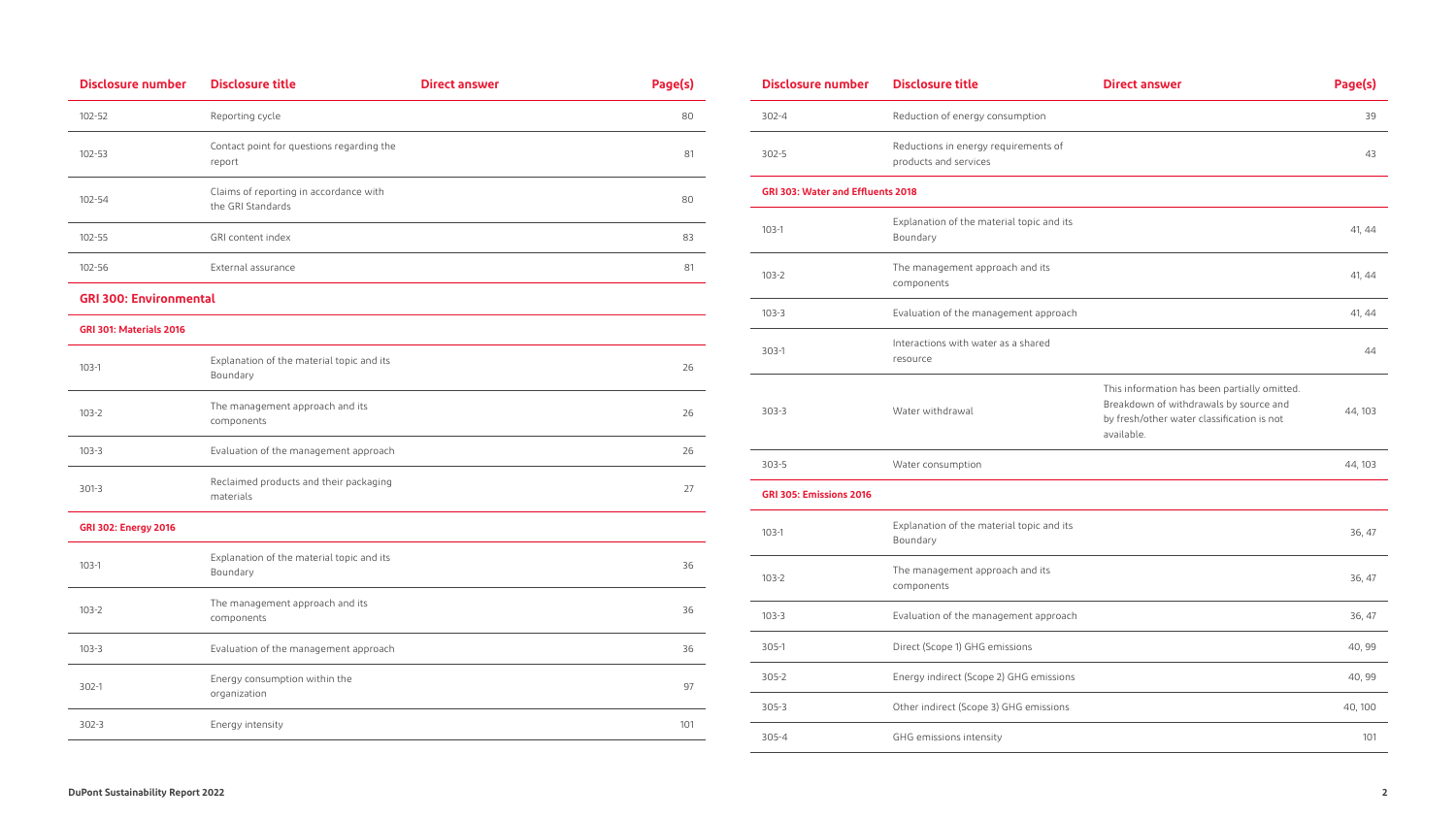| <b>Disclosure number</b>                      | <b>Disclosure title</b>                                                                                      | <b>Direct answer</b> | Page(s) |
|-----------------------------------------------|--------------------------------------------------------------------------------------------------------------|----------------------|---------|
| $305 - 5$                                     | Reduction of GHG emissions                                                                                   |                      | 39      |
| 305-7                                         | Nitrogen oxides (NO <sub>x</sub> ), sulfur oxides (SO <sub>x</sub> ),<br>and other significant air emissions |                      | 54      |
| <b>GRI 306: Waste 2020</b>                    |                                                                                                              |                      |         |
| $103-1$                                       | Explanation of the material topic and its<br>Boundary                                                        |                      | 27      |
| $103 - 2$                                     | The management approach and its<br>components                                                                |                      | 27      |
| $103 - 3$                                     | Evaluation of the management approach                                                                        |                      | 27      |
| 306-1                                         | Waste generation and significant waste-<br>related impacts                                                   |                      | 27      |
| 306-2                                         | Management of significant waste-related<br>impacts                                                           |                      | 27      |
| $306 - 3$                                     | Waste generated                                                                                              |                      | 29, 102 |
| $306 - 4$                                     | Waste diverted from disposal                                                                                 |                      | 29, 102 |
| $306 - 5$                                     | Waste directed to disposal                                                                                   |                      | 29, 102 |
| <b>GRI 307: Environmental Compliance 2016</b> |                                                                                                              |                      |         |
| $103-1$                                       | Explanation of the material topic and its<br>Boundary                                                        |                      | 47      |
| $103 - 2$                                     | The management approach and its<br>components                                                                |                      | 47      |
| $103 - 3$                                     | Evaluation of the management approach                                                                        |                      | 47      |

| <b>Disclosure number</b>                               | <b>Disclosure title</b>                                                 | <b>Direct answer</b>                                                                                                                                                                                                                                                       | Page(s) |  |  |
|--------------------------------------------------------|-------------------------------------------------------------------------|----------------------------------------------------------------------------------------------------------------------------------------------------------------------------------------------------------------------------------------------------------------------------|---------|--|--|
| <b>GRI 308: Supplier Environmental Assessment 2016</b> |                                                                         |                                                                                                                                                                                                                                                                            |         |  |  |
| $103-1$                                                | Explanation of the material topic and its<br>Boundary                   |                                                                                                                                                                                                                                                                            | 77      |  |  |
| $103 - 2$                                              | The management approach and its<br>components                           |                                                                                                                                                                                                                                                                            | 77      |  |  |
| $103 - 3$                                              | Evaluation of the management approach                                   |                                                                                                                                                                                                                                                                            | 77      |  |  |
| 308-1                                                  | New suppliers that were screened using<br>environmental criteria        | This information has been omitted. While<br>some new suppliers are screened using<br>environmental criteria, an aggregate<br>quantitative assessment of how many or the<br>results of the assessment are not available.                                                    |         |  |  |
| 308-2                                                  | Negative environmental impacts in the<br>supply chain and actions taken | While not a direct engagement with our<br>suppliers, we have completed an estimate of<br>the GHG emission impact of our purchased<br>goods and services as Scope 3 GHG<br>Emissions, category 1. Quantity for 2021 =<br>5,488,000 MTCO <sub>2</sub> e (reference page 39). |         |  |  |
| <b>GRI 400: Social</b>                                 |                                                                         |                                                                                                                                                                                                                                                                            |         |  |  |
| GRI 401: Employment 2016                               |                                                                         |                                                                                                                                                                                                                                                                            |         |  |  |
| $103-1$                                                | Explanation of the material topic and its<br>Boundary                   |                                                                                                                                                                                                                                                                            | 64      |  |  |
| $103 - 2$                                              | The management approach and its                                         |                                                                                                                                                                                                                                                                            | 64      |  |  |

|                                                                                                                                                                                                                                                                            | 77 |
|----------------------------------------------------------------------------------------------------------------------------------------------------------------------------------------------------------------------------------------------------------------------------|----|
|                                                                                                                                                                                                                                                                            | 77 |
|                                                                                                                                                                                                                                                                            | 77 |
| This information has been omitted. While<br>some new suppliers are screened using<br>environmental criteria, an aggregate<br>quantitative assessment of how many or the<br>results of the assessment are not available.                                                    |    |
| While not a direct engagement with our<br>suppliers, we have completed an estimate of<br>the GHG emission impact of our purchased<br>goods and services as Scope 3 GHG<br>Emissions, category 1. Quantity for 2021 =<br>5,488,000 MTCO <sub>2</sub> e (reference page 39). |    |
|                                                                                                                                                                                                                                                                            |    |
|                                                                                                                                                                                                                                                                            |    |
|                                                                                                                                                                                                                                                                            | 64 |
|                                                                                                                                                                                                                                                                            | 64 |
|                                                                                                                                                                                                                                                                            | 64 |
|                                                                                                                                                                                                                                                                            | 67 |

components

103-3 **Evaluation of the management approach** 

401-1 New employee hires and employee turnover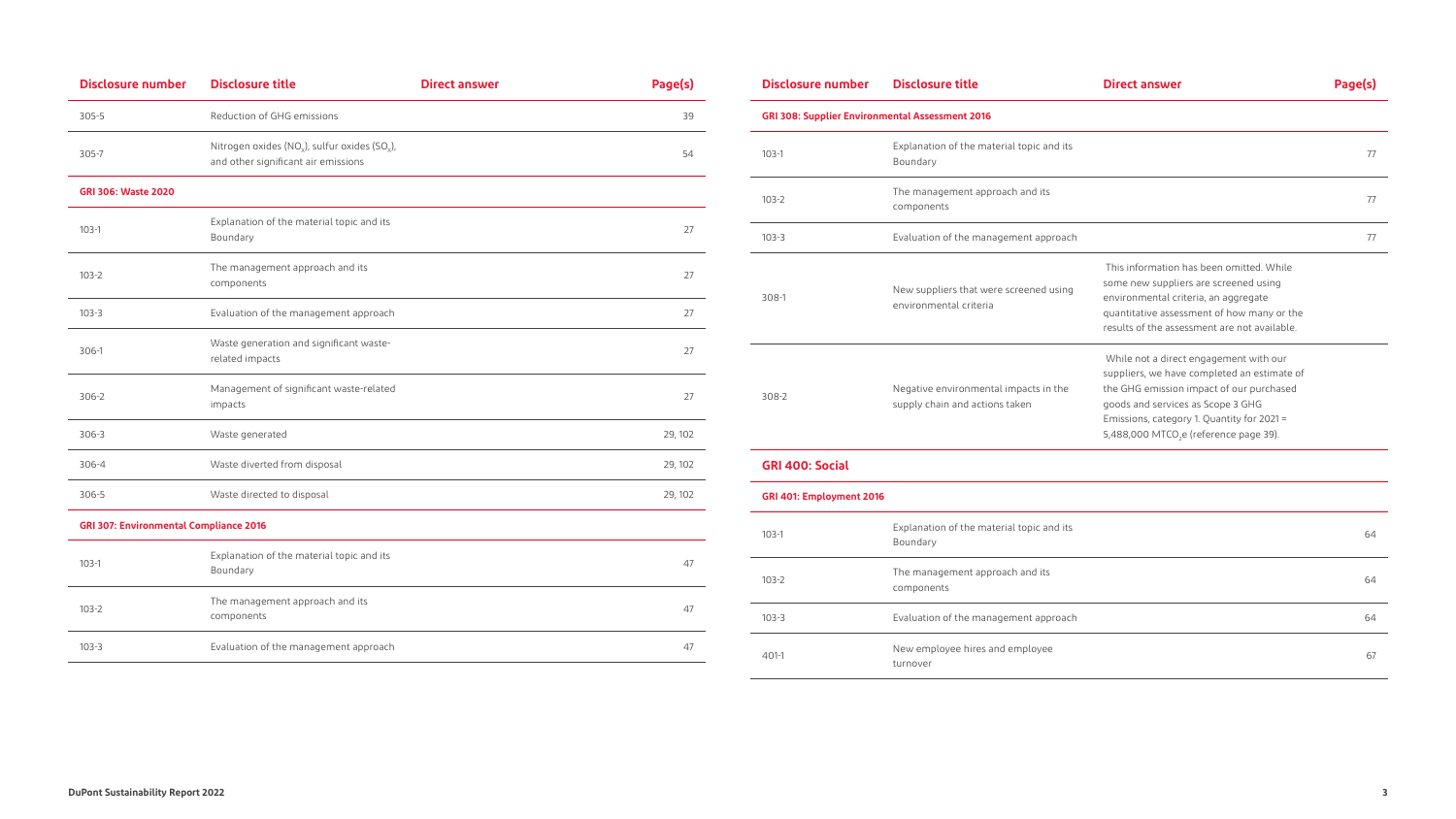| <b>Disclosure number</b>                     | <b>Disclosure title</b>                                                                                             | <b>Direct answer</b> | Page(s)               |
|----------------------------------------------|---------------------------------------------------------------------------------------------------------------------|----------------------|-----------------------|
| GRI 403: Occupational Health and Safety 2018 |                                                                                                                     |                      |                       |
| $103-1$                                      | Explanation of the material topic and its<br>Boundary                                                               |                      | 45                    |
| $103 - 2$                                    | The management approach and its<br>components                                                                       |                      | 45                    |
| $103 - 3$                                    | Evaluation of the management approach                                                                               |                      | 45                    |
| 403-1                                        | Occupational health and safety<br>management system                                                                 |                      | 47                    |
| $403 - 2$                                    | Hazard identification, risk assessment,<br>and incident investigation                                               |                      | 47, 48, 49,<br>51, 54 |
| $403 - 3$                                    | Occupational health services                                                                                        |                      | 47, 48, 49,<br>51, 54 |
| 403-4                                        | Worker participation, consultation, and<br>communication on occupational health<br>and safety                       |                      | 49, 51, 54            |
| $403 - 5$                                    | Worker training on occupational health<br>and safety                                                                |                      | 49, 52, 67            |
| $403 - 6$                                    | Promotion of worker health                                                                                          |                      | 52, 53, 65,<br>66     |
| 403-7                                        | Prevention and mitigation of<br>occupational health and safety impacts<br>directly linked by business relationships |                      | 49, 51, 53,<br>54     |
| $403 - 8$                                    | Workers covered by an occupational<br>health and safety management system                                           |                      | 47                    |
| 403-9                                        | Work-related injuries                                                                                               |                      | 45, 49, 56,<br>103    |
| 403-10                                       | Work-related ill health                                                                                             |                      | 49, 50, 56,<br>103    |

| <b>Disclosure number</b>                      | <b>Disclosure title</b>                                                      | <b>Direct answer</b> | Page(s)        |
|-----------------------------------------------|------------------------------------------------------------------------------|----------------------|----------------|
| <b>GRI 404: Training and Education 2016</b>   |                                                                              |                      |                |
| $103-1$                                       | Explanation of the material topic and its<br>Boundary                        |                      | 67             |
| $103 - 2$                                     | The management approach and its<br>components                                |                      | 67             |
| $103 - 3$                                     | Evaluation of the management approach                                        |                      | 67             |
| $404-1$                                       | Average hours of training per year per<br>employee                           |                      | 67             |
| $404 - 2$                                     | Programs for upgrading employee skills<br>and transition assistance programs |                      | 67             |
| GRI 405: Diversity and Equal Opportunity 2016 |                                                                              |                      |                |
| $103-1$                                       | Explanation of the material topic and its<br>Boundary                        |                      | 59             |
| $103-2$                                       | The management approach and its<br>components                                |                      | 59             |
| $103 - 3$                                     | Evaluation of the management approach                                        |                      | 59             |
| $405 - 1$                                     | Diversity of governance bodies and<br>employees                              |                      | 60, 63,<br>105 |
| 405-2                                         | Ratio of basic salary and remuneration of<br>women to men                    |                      | 62             |